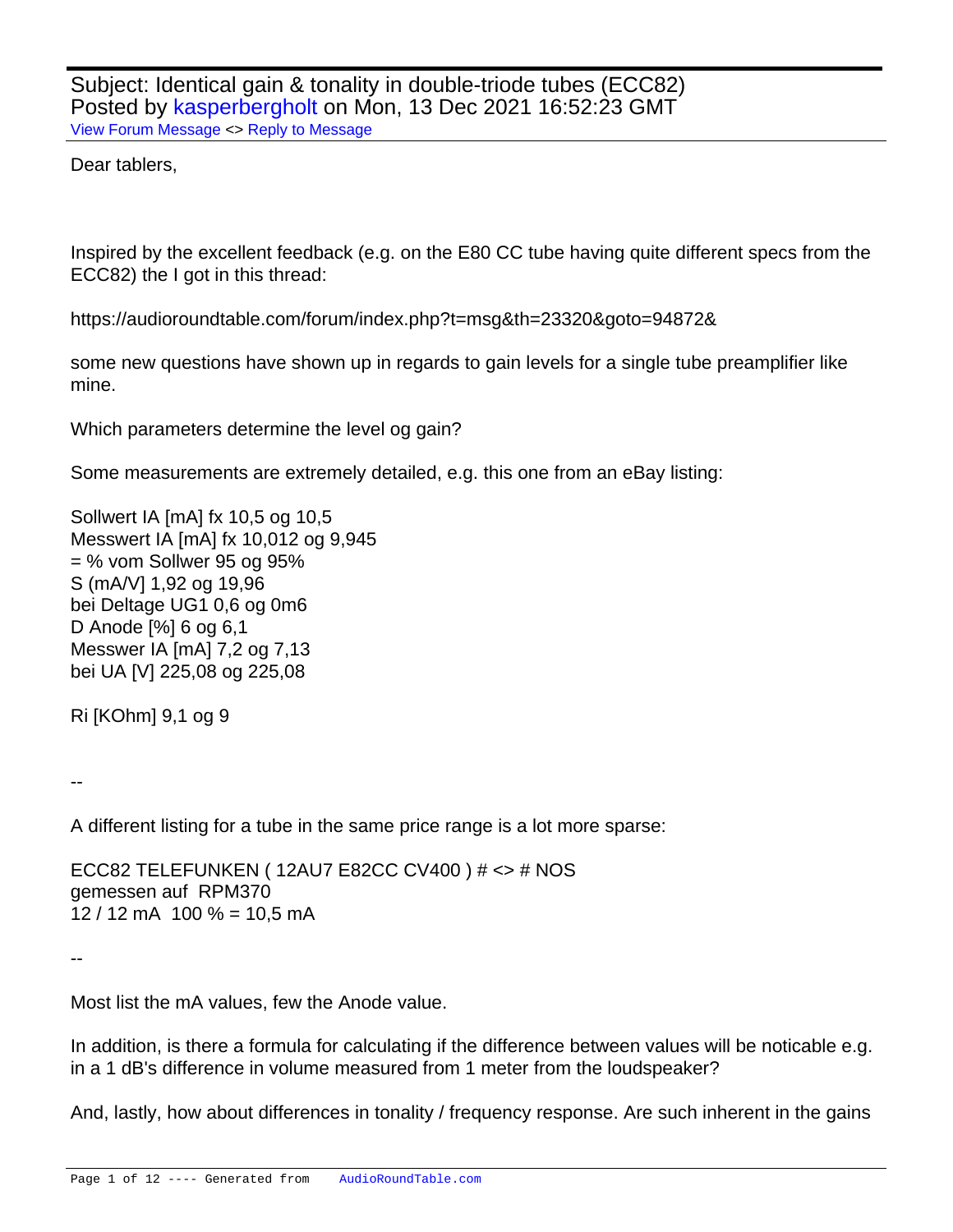measurement (or other parameters)?

Thanks again,

Kasper

File Attachments 1) [ecc82-tube-measurement.jpg,](https://audioroundtable.com/forum/index.php?t=getfile&id=2918) downloaded 49 times

Subject: Re: Identical gain & tonality in double-triode tubes (ECC82) Posted by [positron](https://audioroundtable.com/forum/index.php?t=usrinfo&id=8732) on Tue, 14 Dec 2021 07:08:20 GMT [View Forum Message](https://audioroundtable.com/forum/index.php?t=rview&th=23327&goto=94910#msg_94910) <> [Reply to Message](https://audioroundtable.com/forum/index.php?t=post&reply_to=94910)

kasperbergholt wrote on Mon, 13 December 2021 10:52Dear tablers,

Inspired by the excellent feedback (e.g. on the E80 CC tube having quite different specs from the ECC82) the I got in this thread:

https://audioroundtable.com/forum/index.php?t=msg&th=23320&goto=94872&

some new questions have shown up in regards to gain levels for a single tube preamplifier like mine.

Which parameters determine the level og gain?

Some measurements are extremely detailed, e.g. this one from an eBay listing:

Sollwert IA [mA] fx 10,5 og 10,5 Messwert IA [mA] fx 10,012 og 9,945 = % vom Sollwer 95 og 95% S (mA/V] 1,92 og 19,96 bei Deltage UG1 0,6 og 0m6 D Anode [%] 6 og 6,1 Messwer IA [mA] 7,2 og 7,13 bei UA [V] 225,08 og 225,08

Ri [KOhm] 9,1 og 9

--

A different listing for a tube in the same price range is a lot more sparse: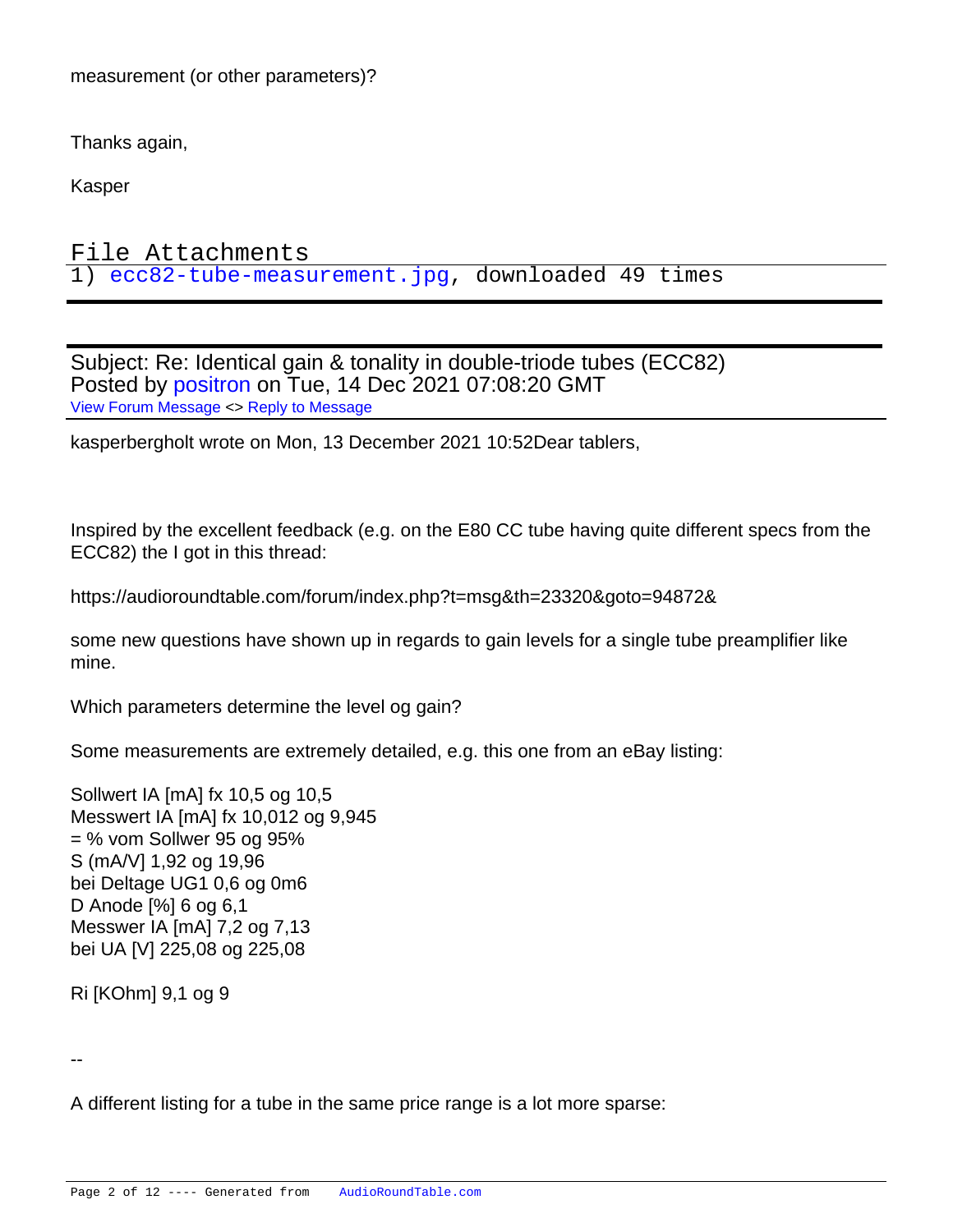Most list the mA values, few the Anode value.

In addition, is there a formula for calculating if the difference between values will be noticable e.g. in a 1 dB's difference in volume measured from 1 meter from the loudspeaker?

And, lastly, how about differences in tonality / frequency response. Are such inherent in the gains measurement (or other parameters)?

Thanks again,

Kasper

--

Hi Kasper,

There are a couple of ways to check for the gain of a stage.

One is:  $Av = -Mu \times RL/rp + RL$ 

Where Av is the gain Mu is the mu of the tube. RL is the plate resistor rp is the plate resistance of the tube.

Another equation is:  $Av = -Gm \times rp \times RL/rp + RL$ 

Gm is the transconductance figure.

Mu, Transconductance (Gm or ma/v), Plate Resistance (rp), and even the plate resistance (RL) varies some.

Altering the rp, RL, Av will affect the high frequency response. The extent will depend upon said values resistances, load resistance, and capacitances involved.

The cathode resistor (Rk) will provide negative current feedback, if not bypassed, which also affects the gain and frequency response (fr).

Hope this helps, cheers.

pos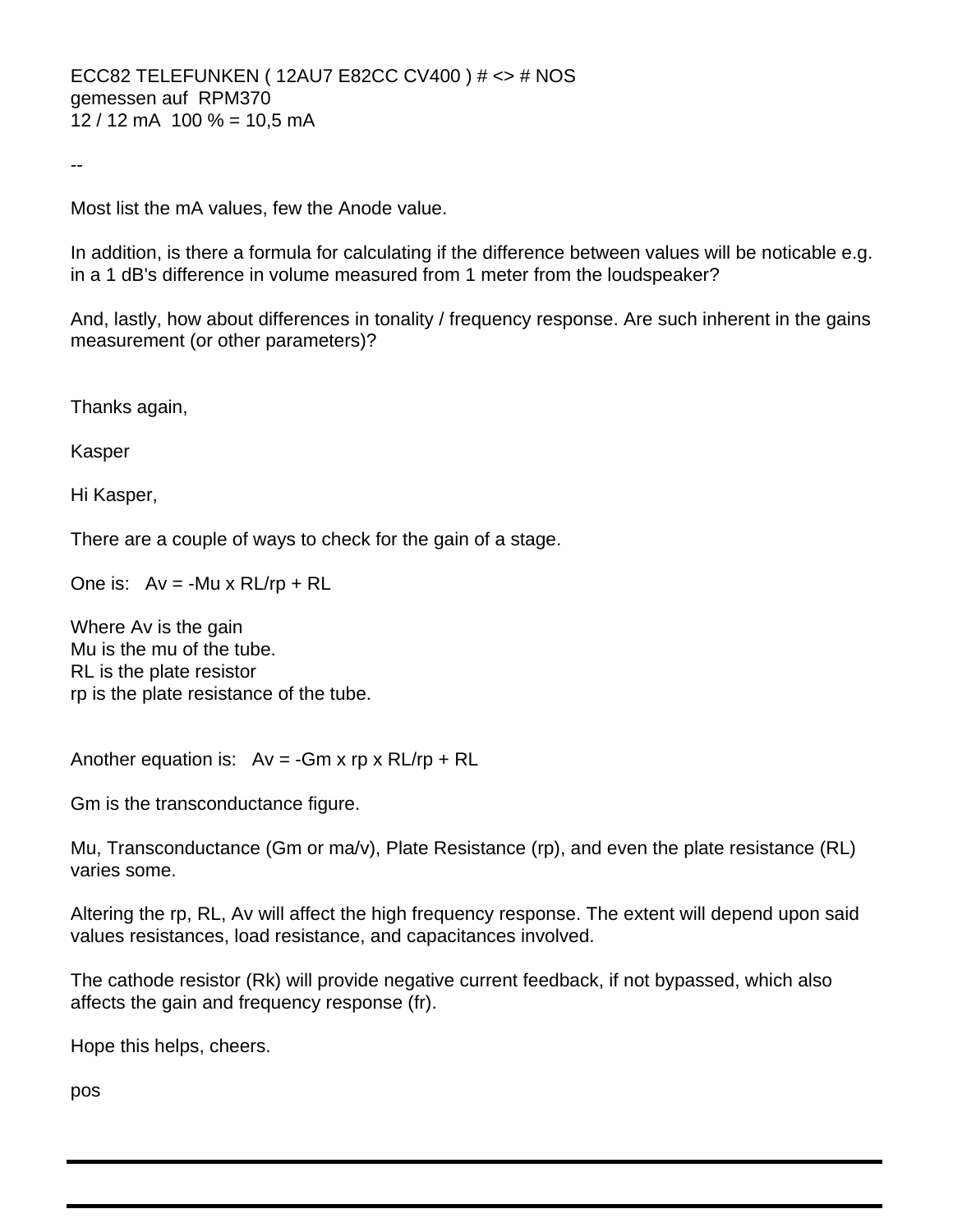Subject: Re: Identical gain & tonality in double-triode tubes (ECC82) Posted by [kasperbergholt](https://audioroundtable.com/forum/index.php?t=usrinfo&id=8961) on Tue, 14 Dec 2021 17:19:37 GMT [View Forum Message](https://audioroundtable.com/forum/index.php?t=rview&th=23327&goto=94916#msg_94916) <> [Reply to Message](https://audioroundtable.com/forum/index.php?t=post&reply_to=94916)

positron wrote on Tue, 14 December 2021 01:08kasperbergholt wrote on Mon, 13 December 2021 10:52Dear tablers,

Inspired by the excellent feedback (e.g. on the E80 CC tube having quite different specs from the ECC82) the I got in this thread:

https://audioroundtable.com/forum/index.php?t=msg&th=23320&goto=94872&

some new questions have shown up in regards to gain levels for a single tube preamplifier like mine.

Which parameters determine the level og gain?

Some measurements are extremely detailed, e.g. this one from an eBay listing:

Sollwert IA [mA] fx 10,5 og 10,5 Messwert IA [mA] fx 10,012 og 9,945 = % vom Sollwer 95 og 95% S (mA/V] 1,92 og 19,96 bei Deltage UG1 0,6 og 0m6 D Anode [%] 6 og 6,1 Messwer IA [mA] 7,2 og 7,13 bei UA [V] 225,08 og 225,08

Ri [KOhm] 9,1 og 9

--

A different listing for a tube in the same price range is a lot more sparse:

ECC82 TELEFUNKEN ( 12AU7 E82CC CV400 ) # <> # NOS gemessen auf RPM370  $12 / 12$  mA  $100 \% = 10.5$  mA

--

Most list the mA values, few the Anode value.

In addition, is there a formula for calculating if the difference between values will be noticable e.g. in a 1 dB's difference in volume measured from 1 meter from the loudspeaker?

And, lastly, how about differences in tonality / frequency response. Are such inherent in the gains measurement (or other parameters)?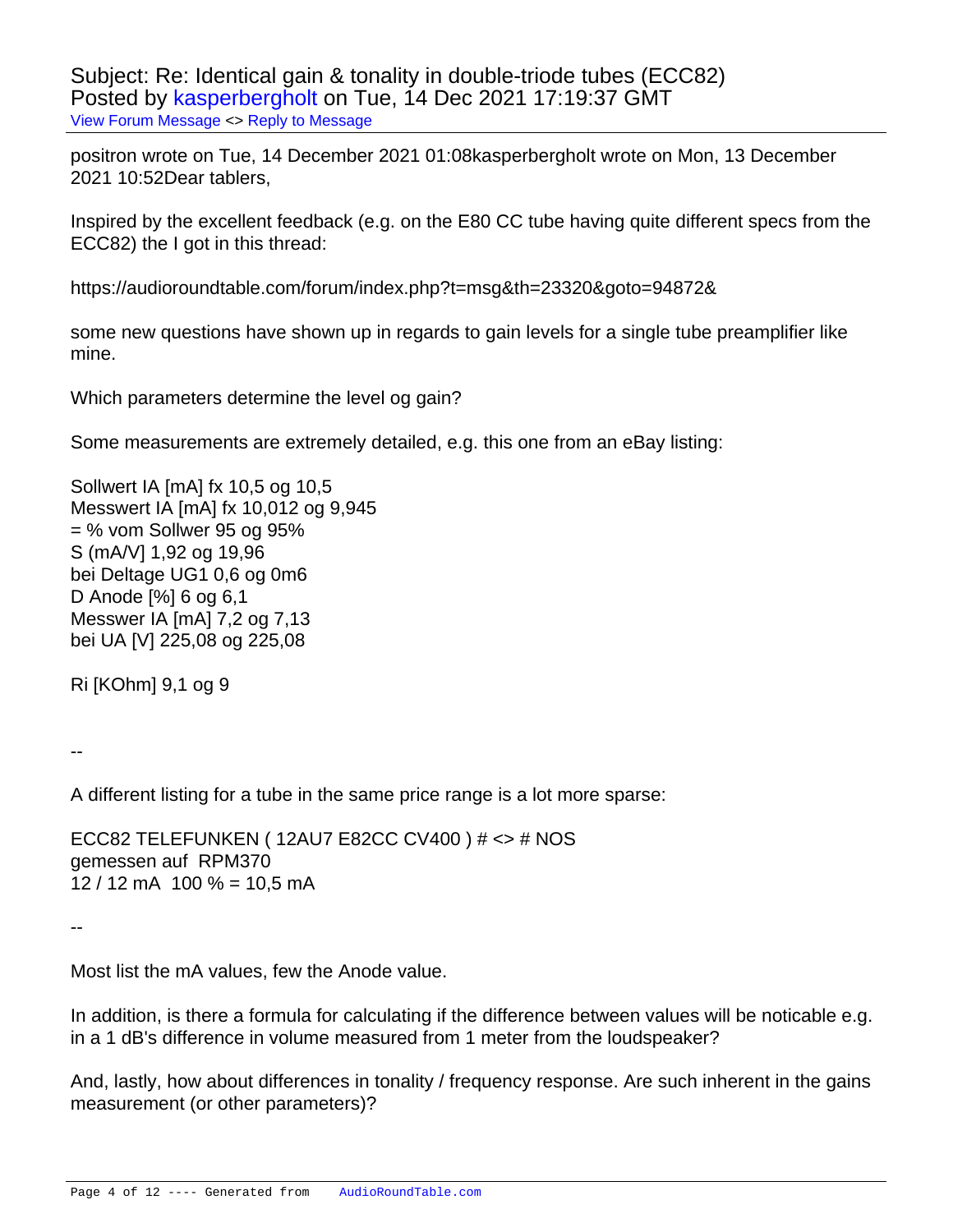Thanks again,

Kasper

Hi Kasper,

There are a couple of ways to check for the gain of a stage.

One is:  $Av = -Mu \times R L/rp + R L$ 

Where Av is the gain Mu is the mu of the tube. RL is the plate resistor rp is the plate resistance of the tube.

Another equation is:  $Av = -Gm \times r p \times R L/r p + R L$ 

Gm is the transconductance figure.

Mu, Transconductance (Gm or ma/v), Plate Resistance (rp), and even the plate resistance (RL) varies some.

Altering the rp, RL, Av will affect the high frequency response. The extent will depend upon said values resistances, load resistance, and capacitances involved.

The cathode resistor (Rk) will provide negative current feedback, if not bypassed, which also affects the gain and frequency response (fr).

Hope this helps, cheers.

pos

Hi Positron! Thank you! My mathematical understanding is not good enough to grasp the calculations, but I appreciate the feedback. :)

When you buy tubes, which parameters do you look for or ask for? And what would be considered an acceptable difference?

I see a lot of eBay listings mentioning 'balanced', 'matched' or 'measures strong', and some mentioning mA values and a few mentioning a lot of measurements like the one I mentioned previously in this thread.

Thanks again,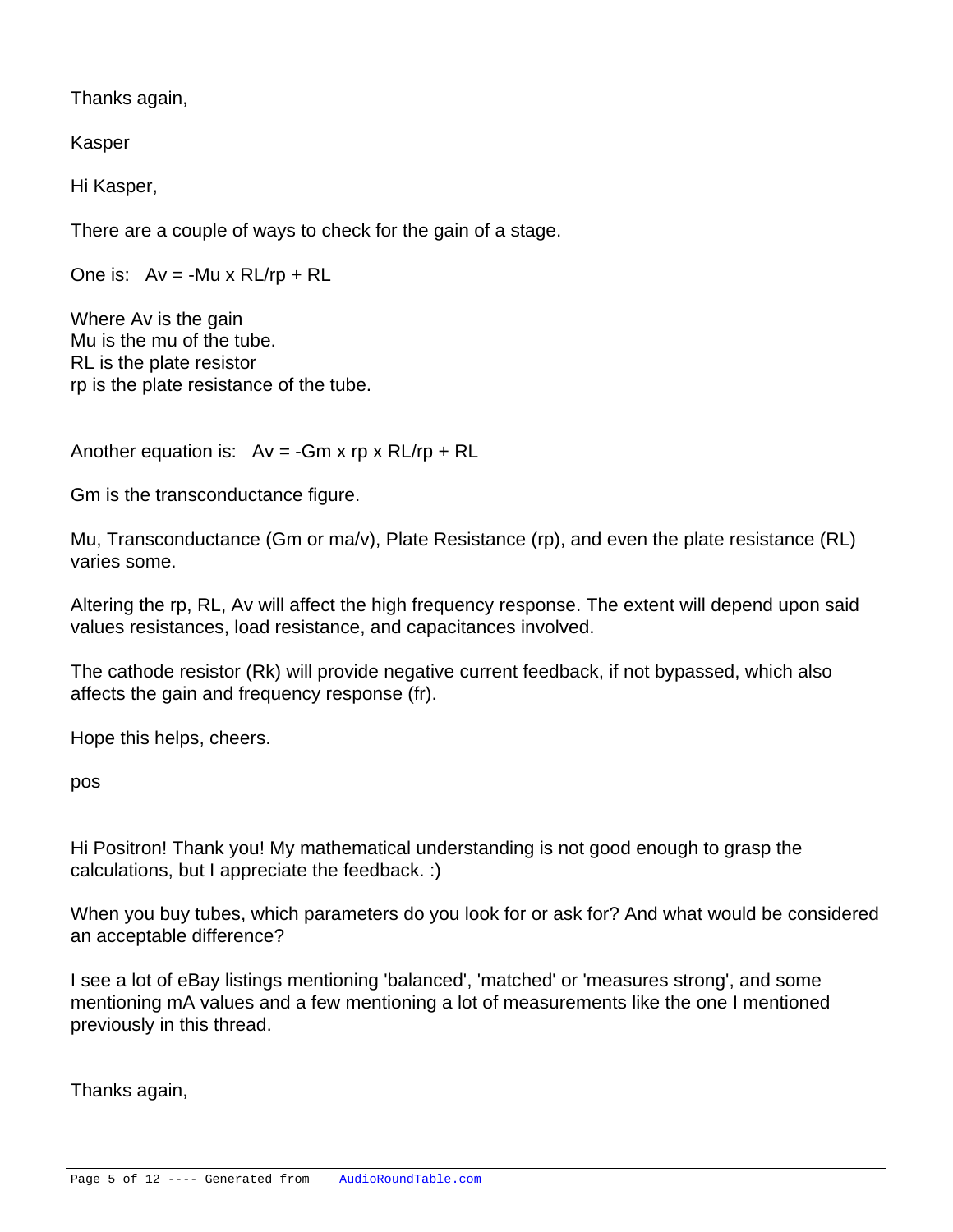Subject: Re: Identical gain & tonality in double-triode tubes (ECC82) Posted by [positron](https://audioroundtable.com/forum/index.php?t=usrinfo&id=8732) on Tue, 14 Dec 2021 23:44:14 GMT [View Forum Message](https://audioroundtable.com/forum/index.php?t=rview&th=23327&goto=94917#msg_94917) <> [Reply to Message](https://audioroundtable.com/forum/index.php?t=post&reply_to=94917)

kasperbergholt wrote on Tue, 14 December 2021 11:19positron wrote on Tue, 14 December 2021 01:08kasperbergholt wrote on Mon, 13 December 2021 10:52Dear tablers,

Inspired by the excellent feedback (e.g. on the E80 CC tube having quite different specs from the ECC82) the I got in this thread:

https://audioroundtable.com/forum/index.php?t=msg&th=23320&goto=94872&

some new questions have shown up in regards to gain levels for a single tube preamplifier like mine.

Which parameters determine the level og gain?

Some measurements are extremely detailed, e.g. this one from an eBay listing:

Sollwert IA [mA] fx 10,5 og 10,5 Messwert IA [mA] fx 10,012 og 9,945 = % vom Sollwer 95 og 95% S (mA/V] 1,92 og 19,96 bei Deltage UG1 0,6 og 0m6 D Anode [%] 6 og 6,1 Messwer IA [mA] 7,2 og 7,13 bei UA [V] 225,08 og 225,08

Ri [KOhm] 9,1 og 9

--

A different listing for a tube in the same price range is a lot more sparse:

ECC82 TELEFUNKEN ( 12AU7 E82CC CV400 ) # <> # NOS gemessen auf RPM370  $12 / 12$  mA  $100 \% = 10.5$  mA

--

Most list the mA values, few the Anode value.

In addition, is there a formula for calculating if the difference between values will be noticable e.g. in a 1 dB's difference in volume measured from 1 meter from the loudspeaker?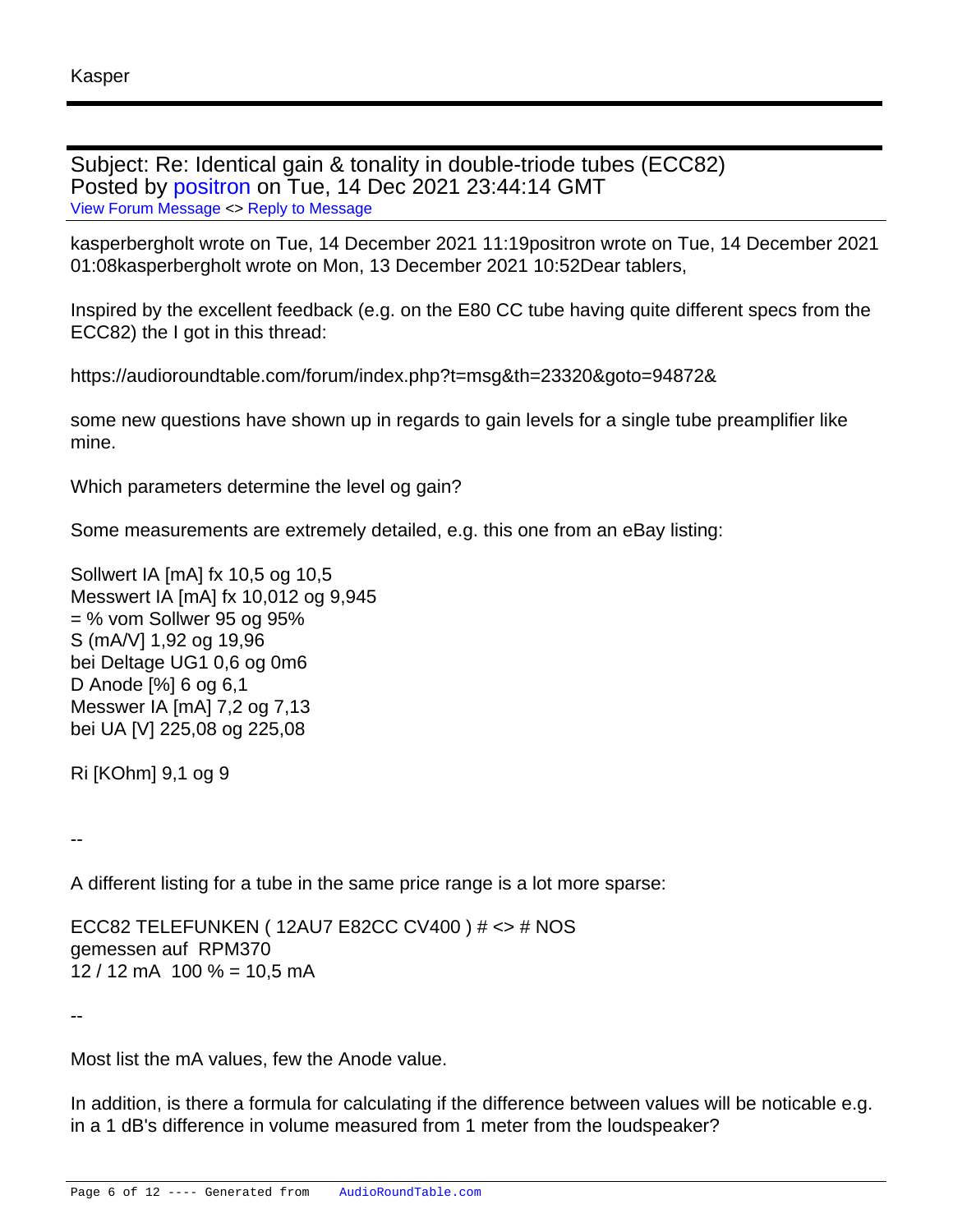And, lastly, how about differences in tonality / frequency response. Are such inherent in the gains measurement (or other parameters)?

Thanks again,

Kasper

Hi Kasper,

There are a couple of ways to check for the gain of a stage.

One is:  $Av = -Mu \times R L/rp + R L$ 

Where Av is the gain Mu is the mu of the tube. RL is the plate resistor rp is the plate resistance of the tube.

Another equation is:  $Av = -Gm \times r p \times R L/r p + R L$ 

Gm is the transconductance figure.

Mu, Transconductance (Gm or ma/v), Plate Resistance (rp), and even the plate resistance (RL) varies some.

Altering the rp, RL, Av will affect the high frequency response. The extent will depend upon said values resistances, load resistance, and capacitances involved.

The cathode resistor (Rk) will provide negative current feedback, if not bypassed, which also affects the gain and frequency response (fr).

Hope this helps, cheers.

pos

Hi Positron! Thank you! My mathematical understanding is not good enough to grasp the calculations, but I appreciate the feedback. :)

When you buy tubes, which parameters do you look for or ask for? And what would be considered an acceptable difference?

I see a lot of eBay listings mentioning 'balanced', 'matched' or 'measures strong', and some mentioning mA values and a few mentioning a lot of measurements like the one I mentioned previously in this thread.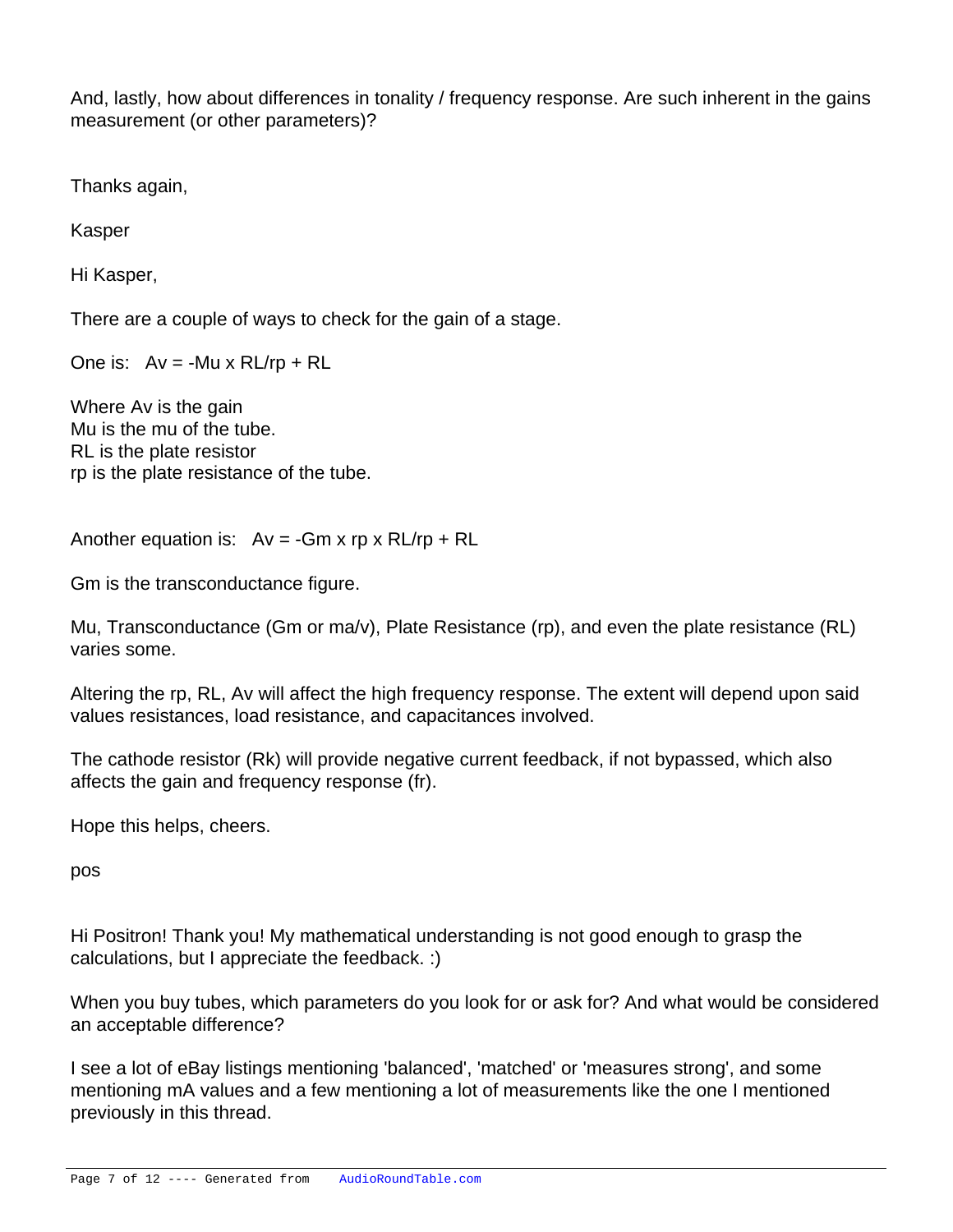Thanks again,

Kasper

I check for rp, Gm, thd, and purchasing/listening in signal tubes.

Rp and RL are important for frequency response (fr). If the rp becomes too high, say above 5k ohms, then RL has to be large in order to obtain necessary gain. Combine the high resistances with the following stages input Miller capacitance, and fr is significantly degraded.

Some use a cathode follower or similar to lower the output impedance (Z). However, the additional stage degrades the music. Minimal without being too simple is optimum. If one can get by with one stage, that is preferable, unless some long high capacitance ics are necessary.

Solid state almost always has to include music robbing emitter/source followers for low impedance to the next stage/output stage.

I wanted low thd for sure as that is perceptible, especially when combined with other stages/tubes with their distortions. (Same for ss devices as well.) All tubes produce some 2nd and 3rd HD plus some higher orders, which means problems.

One incredible tube for low distortion is the JJ E88cc, 12xx7 types. All have incredibly low THD. For instance, the E88cc has ~1/9th the distortion of any other tube numbers, including the 6sn7s and exotic number types.

However, these tubes are incredibly difficult to design around or simply use due to their transparency. Many will view them average or just good, mainly because they expose the associated poor designs and poor parts used.

For instance, with just two stages/tubes/ss devices, 2nd and 2nd combine to create 4th order, 2nd and 3rd create 6th order, and 3rd and 3rd create 9th order harmonics. 3rd and 4th order creates 12th order and 3rd and 5th creates 15th order. Although low in value, the higher the harmonic, the much easier to perceive.

Attached is a graph of a typical vacuum tube, KT88, 300b etc following the 3/2 law. Notice the 5th and 7th orders. To make this seem smaller, lower the OPT primary to 2k to increase the 2nd order to astronomical levels.

"Strong" means used tube that measure close to new or new. When ordering tubes, I virtually always order tubes matched, like 2 or 4 tubes matched for similar characteristics. At the manufacturer, tubes can vary by 25% or so. Tubes with two internal triodes, I matched the sections as well. I also order low noise as well for signal tubes.

cheers

pos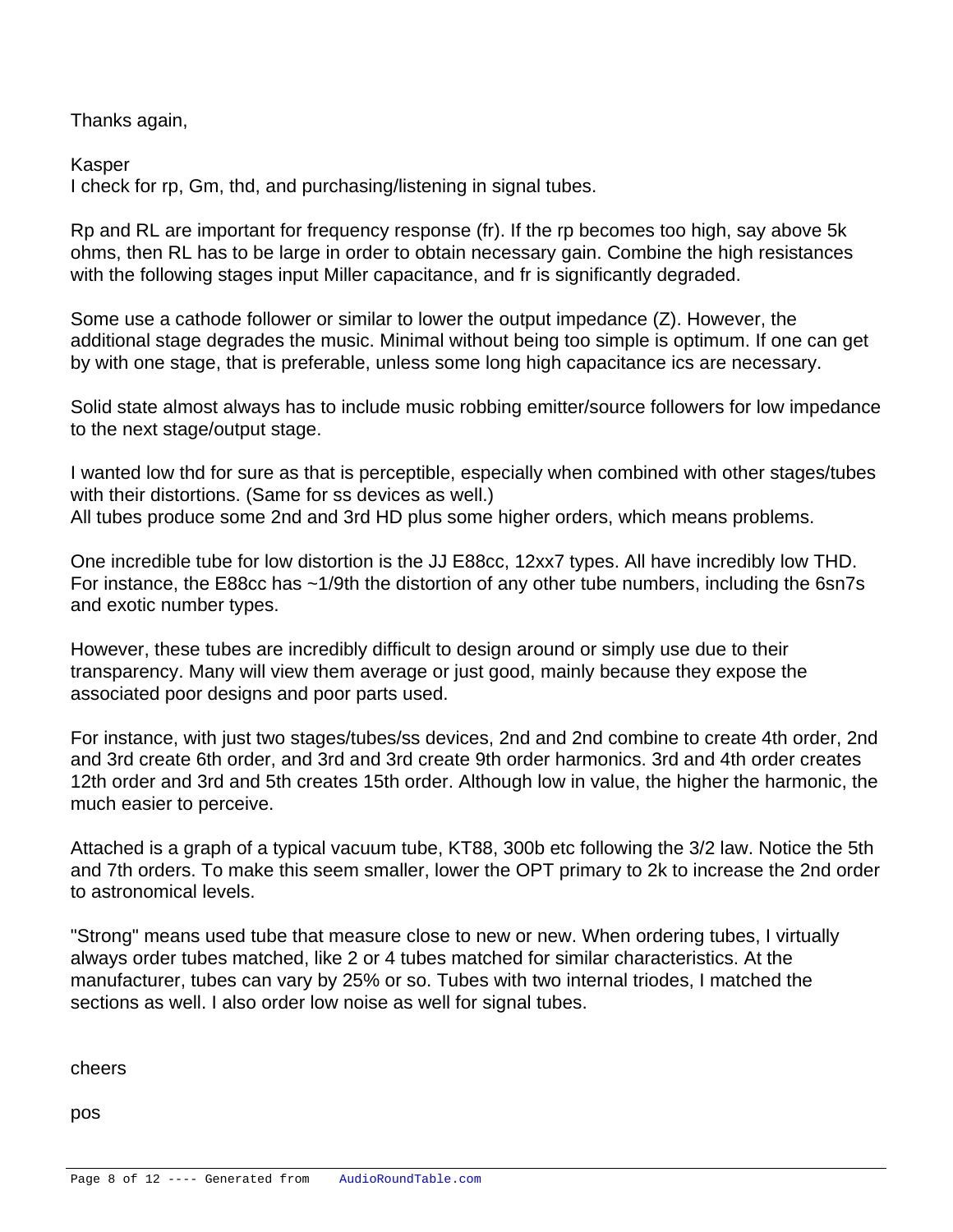## File Attachments

1) [3 to 2 Tube Distortion 600.pdf,](https://audioroundtable.com/forum/index.php?t=getfile&id=2919) downloaded 63 times 2) [300b curves 1.jpg](https://audioroundtable.com/forum/index.php?t=getfile&id=2920), downloaded 134 times

Subject: Re: Identical gain & tonality in double-triode tubes (ECC82) Posted by [kasperbergholt](https://audioroundtable.com/forum/index.php?t=usrinfo&id=8961) on Fri, 17 Dec 2021 11:20:16 GMT [View Forum Message](https://audioroundtable.com/forum/index.php?t=rview&th=23327&goto=94938#msg_94938) <> [Reply to Message](https://audioroundtable.com/forum/index.php?t=post&reply_to=94938)

[quote title=positron wrote on Tue, 14 December 2021 17:44]kasperbergholt wrote on Tue, 14 December 2021 11:19positron wrote on Tue, 14 December 2021 01:08kasperbergholt wrote on Mon, 13 December 2021 10:52Dear tablers,

Inspired by the excellent feedback (e.g. on the E80 CC tube having quite different specs from the ECC82) the I got in this thread:

https://audioroundtable.com/forum/index.php?t=msg&th=23320&goto=94872&

some new questions have shown up in regards to gain levels for a single tube preamplifier like mine.

I check for rp, Gm, thd, and purchasing/listening in signal tubes.

One incredible tube for low distortion is the JJ E88cc, 12xx7 types. All have incredibly low THD. For instance, the E88cc has ~1/9th the distortion of any other tube numbers, including the 6sn7s and exotic number types.

However, these tubes are incredibly difficult to design around or simply use due to their transparency. Many will view them average or just good, mainly because they expose the associated poor designs and poor parts used.

For instance, with just two stages/tubes/ss devices, 2nd and 2nd combine to create 4th order, 2nd and 3rd create 6th order, and 3rd and 3rd create 9th order harmonics. 3rd and 4th order creates 12th order and 3rd and 5th creates 15th order. Although low in value, the higher the harmonic, the much easier to perceive.

Attached is a graph of a typical vacuum tube, KT88, 300b etc following the 3/2 law. Notice the 5th and 7th orders. To make this seem smaller, lower the OPT primary to 2k to increase the 2nd order to astronomical levels.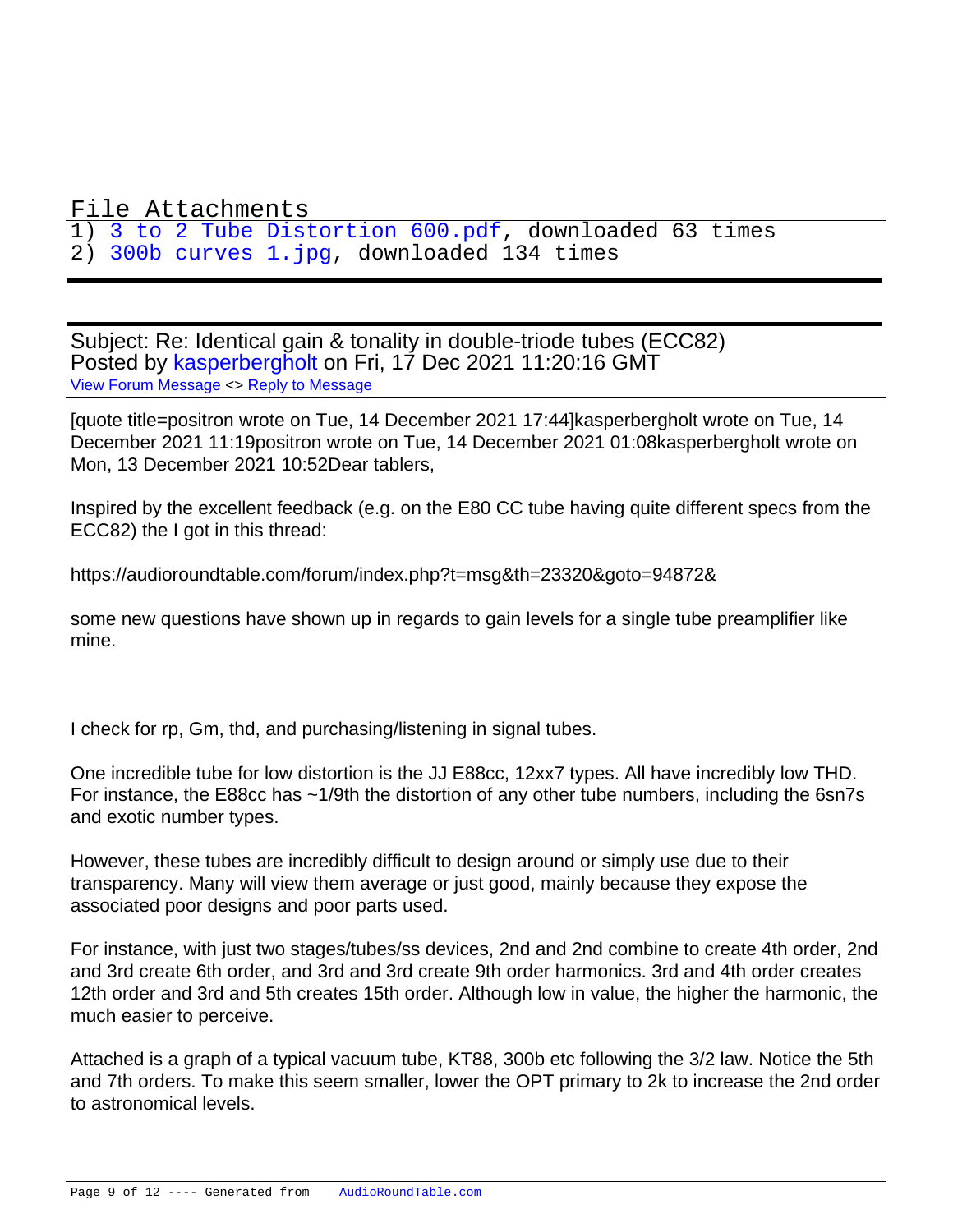"Strong" means used tube that measure close to new or new. When ordering tubes, I virtually always order tubes matched, like 2 or 4 tubes matched for similar characteristics. At the manufacturer, tubes can vary by 25% or so. Tubes with two internal triodes, I matched the sections as well. I also order low noise as well for signal tubes.

cheers

pos

Thank you! I'll try to find a TT ECC82 - are they the ones made by TAD?

Which value is a tube's noise levels measured?

I've bought a new IE Yugoslavia to see if there's variation in comparison to the first one.

I've also placed a bid on NOS Siemens triple Mica ribbed with stated measurements of 106% / 107%, which was the closest matching tube I could find on eBay (from a seller with excellent reviews / ratings).

Thanks again! :)

Subject: Re: Identical gain & tonality in double-triode tubes (ECC82) Posted by [positron](https://audioroundtable.com/forum/index.php?t=usrinfo&id=8732) on Mon, 20 Dec 2021 04:53:54 GMT [View Forum Message](https://audioroundtable.com/forum/index.php?t=rview&th=23327&goto=94973#msg_94973) <> [Reply to Message](https://audioroundtable.com/forum/index.php?t=post&reply_to=94973)

[quote title=kasperbergholt wrote on Fri, 17 December 2021 05:20]positron wrote on Tue, 14 December 2021 17:44kasperbergholt wrote on Tue, 14 December 2021 11:19positron wrote on Tue, 14 December 2021 01:08kasperbergholt wrote on Mon, 13 December 2021 10:52Dear tablers,

Inspired by the excellent feedback (e.g. on the E80 CC tube having quite different specs from the ECC82) the I got in this thread:

https://audioroundtable.com/forum/index.php?t=msg&th=23320&goto=94872&

some new questions have shown up in regards to gain levels for a single tube preamplifier like mine.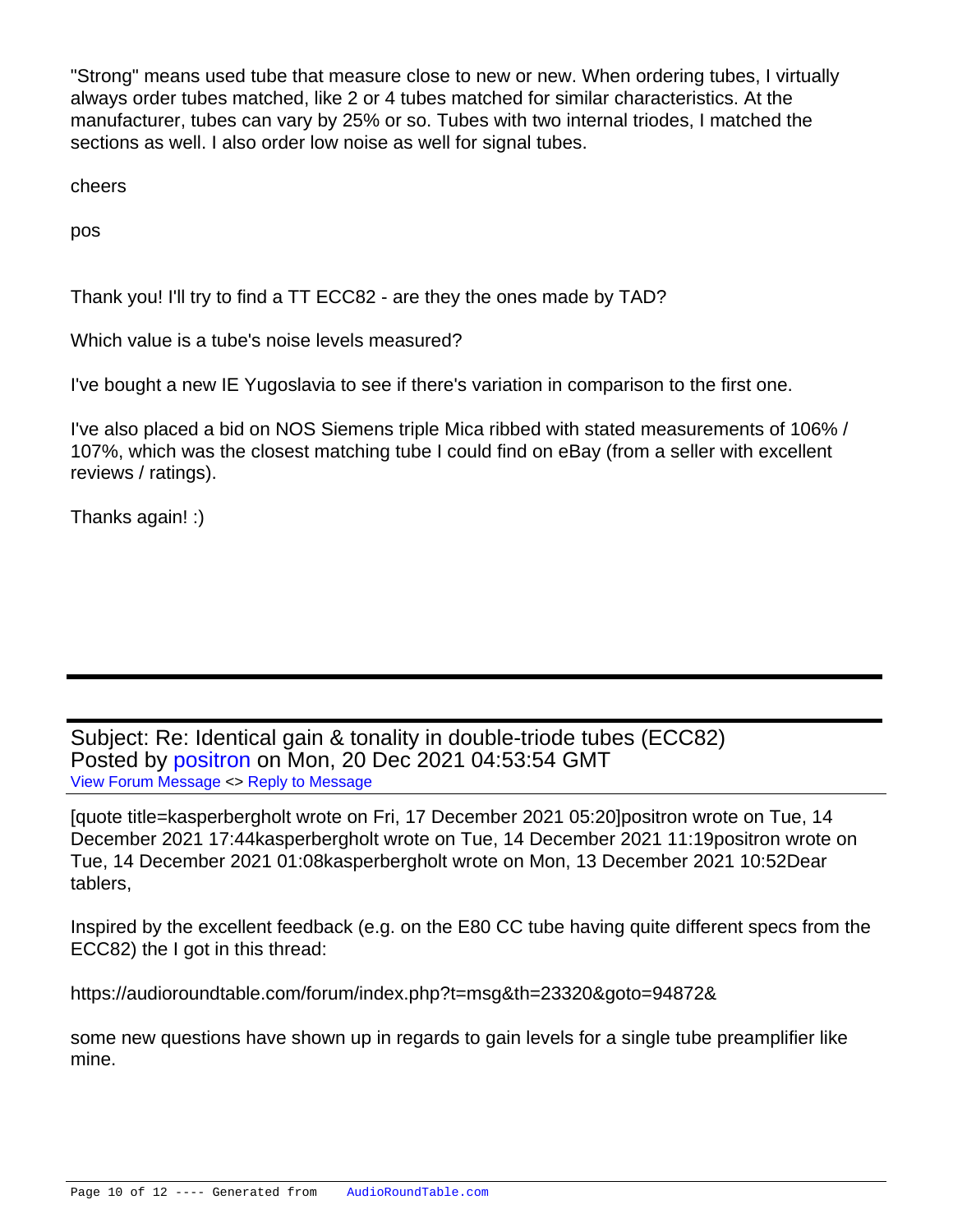I check for rp, Gm, thd, and purchasing/listening in signal tubes.

One incredible tube for low distortion is the JJ E88cc, 12xx7 types. All have incredibly low THD. For instance, the E88cc has ~1/9th the distortion of any other tube numbers, including the 6sn7s and exotic number types.

However, these tubes are incredibly difficult to design around or simply use due to their transparency. Many will view them average or just good, mainly because they expose the associated poor designs and poor parts used.

For instance, with just two stages/tubes/ss devices, 2nd and 2nd combine to create 4th order, 2nd and 3rd create 6th order, and 3rd and 3rd create 9th order harmonics. 3rd and 4th order creates 12th order and 3rd and 5th creates 15th order. Although low in value, the higher the harmonic, the much easier to perceive.

Attached is a graph of a typical vacuum tube, KT88, 300b etc following the 3/2 law. Notice the 5th and 7th orders. To make this seem smaller, lower the OPT primary to 2k to increase the 2nd order to astronomical levels.

"Strong" means used tube that measure close to new or new. When ordering tubes, I virtually always order tubes matched, like 2 or 4 tubes matched for similar characteristics. At the manufacturer, tubes can vary by 25% or so. Tubes with two internal triodes, I matched the sections as well. I also order low noise as well for signal tubes.

cheers

pos

Thank you! I'll try to find a TT ECC82 - are they the ones made by TAD?

Which value is a tube's noise levels measured?

I've bought a new IE Yugoslavia to see if there's variation in comparison to the first one.

I've also placed a bid on NOS Siemens triple Mica ribbed with stated measurements of 106% / 107%, which was the closest matching tube I could find on eBay (from a seller with excellent reviews / ratings).

Thanks again! :)

No idea concerning TAD.

Generally speaking, the noise level is determined by the rp which is associated with Gm and Mu.

Cathode temperature is a factor.